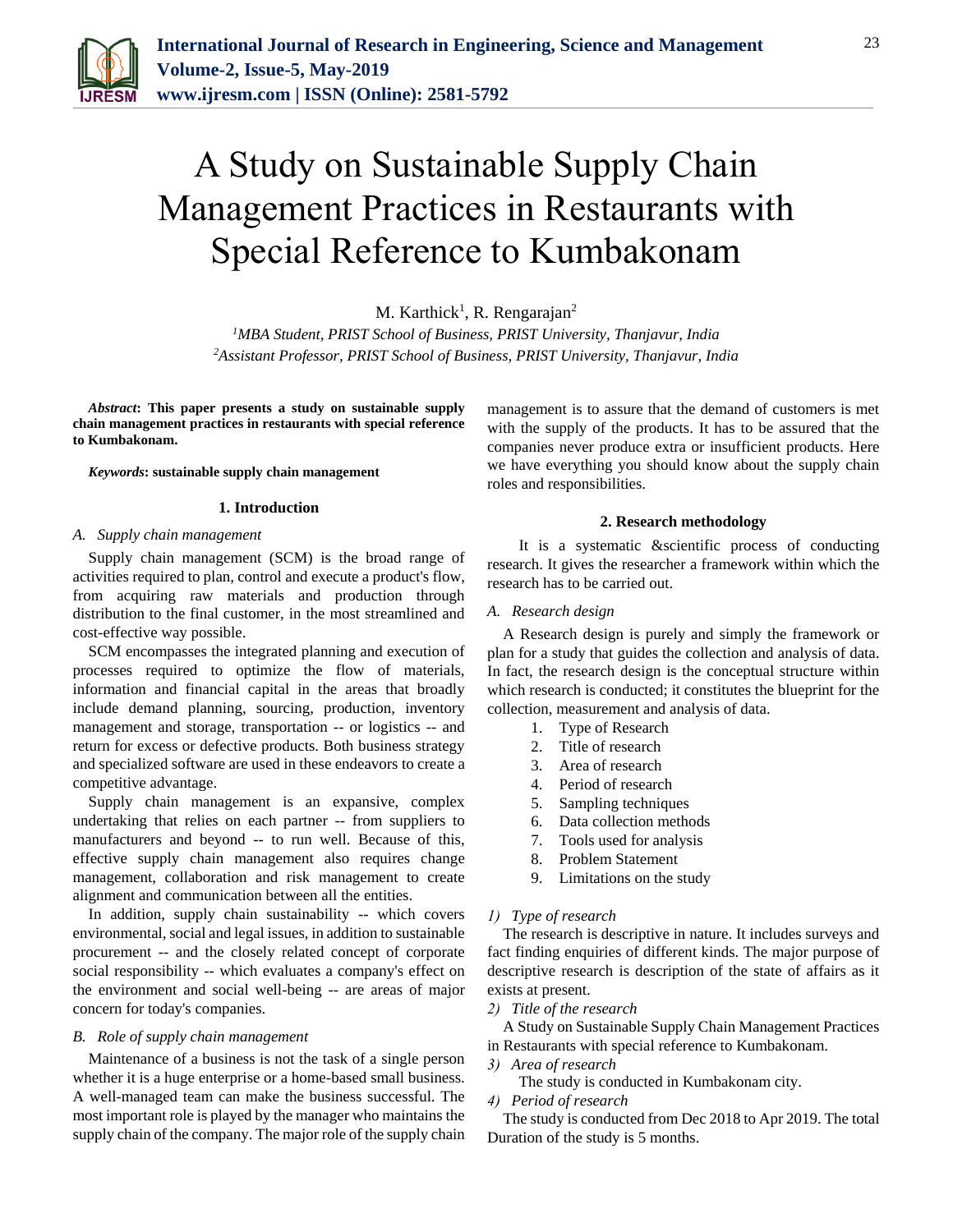

## *5) Sampling techniques*

Sample size for the study was selected on the basis of simple random sampling method, 102 restaurant employees are randomly selected as sample from different places of Kumbakonam City.

## *6) Data collection methods*

Data are collected from both primary & secondary sources. Primary data are collected through structured questionnaire and secondary data are collected from official website of the company, journals, articles, textbooks, etc.

## *7) Questionnaire Design*

Questionnaire contains Demographic and socio economic profile of the respondents, various attributes & factors related to product awareness is used in the Questionnaire, some open ended, close ended& rating questions were used to know awareness level of consumers`

## *B. Tools used for analysis*

The following statistical tools are used for data analysis

- 1. Percentage
- 2. Average
- 3. Chi Square
- 4. ANOVA
- 5. Correlation

# *C. Chi Square*

# *Hypothesis:*

*Null hypothesis:* There is a relationship between techniques using to overcome the competition and SCM is the backbone of management.

Calculated value of  $x2 = 31.0163$ 

Degree of freedom =  $(R - 1)x (C - 1) = (5 - 1)x (5 - 1) = 16$ The table value of  $\chi$ 2 for 4 degree of freedom at 5 per cent level of significance is 26.30

*Conclusion:* calculated value of chi squire is more than the table value, so the null hypothesis is rejected. Hence it is concluded that there is no significant relationship between techniques using to overcome the competition and SCM is the backbone of management.

# *D. ANOVA*

# *Hypothesis*

*Null hypothesis:* There is a relationship between backbone of the business and age of the respondents

*Conclusion:* calculated F value is 4.97 and F critical value 3.88 so calculated value is more than the table value so Null is rejected. Hence it is concluded that there is no relation between backbone of business and age.

# *E. Correlation*

# *Conclusion:*

The calculated value is 0.816 so I concluded that backbone of the business and age of the respondents are positively correlated.

## **3. Findings**

- Based on the findings of the study, 69 percent respondents are male and 31 percent respondents are female. According to the analysis most of employees in the concern are male.
- Majority of says 53 percent are in between 20-30 years of age, 14 percent are in between 40-50 years of age, 25 percent are in between 3-40 years of age and 8 percent are above 50 age limit. Based on the survey most them are between 20- 30 years of age.
- Majority of the respondents says 59 percent are married and 41 percent are single. Based on the survey most them are between married.
- Majority of the respondents says 41 percent are director or senior manager, 29 percent are operating staff, 20 percent are in middle manager, 6 percent are junior manager and 4 percent are entrepreneur or executive. Based on the survey most them are between director or senior manager.
- Majority of says, 45 percent are in between 2-5 years of working experience, 31 percent says up to 2 years of working experience, 16 percent says 5-10 years of working experience, 6 percent says less than 1 year of working experience, and 2 percent says more than 10 years of working experience. Based on the survey most them are between2-5 years of working experience.
- Majority of says 25 percent are working in operations, 20 percent are from logistics, 14 percent are from supply chain, 14 percent are from marketing, 12 percent are from administrative department, again 12 percent are from finance department, then 4 percent working at purchasing. Based on the survey most them are between working in operations.
- Majority of says 39 percent are neutral satisfaction, 37 percent are satisfied, 12 percent are highly satisfied, 12 percent are dissatisfied. Based on the survey most them are between satisfaction levels neutral.
- Majority 59 percent says production issues, 24 percent says supplier's level issues, 8 percent says customer issues, 6 percent says operations then finally issues and 4 percent says dealer issues. Based on the survey most them are between production issues.
- Majority of says 45 percent excellent working strategies, 33 percent says good working strategies, 16 percent says average finally working strategies, 6 percent says Outstanding working strategies. Based on the survey most them are between excellent working strategies.
- Majority of says 51 percent satisfied growth level, 31 percent says neutral growth level, 15 percent says highly satisfied growth level, 2 percent are dissatisfied growth level. Based on the survey most them are between satisfied growth levels.
- Majority of says 61 percent quality improvements, 18 percent says customer satisfaction, 10 percent says technology updating, 7 percent says problem solving and 4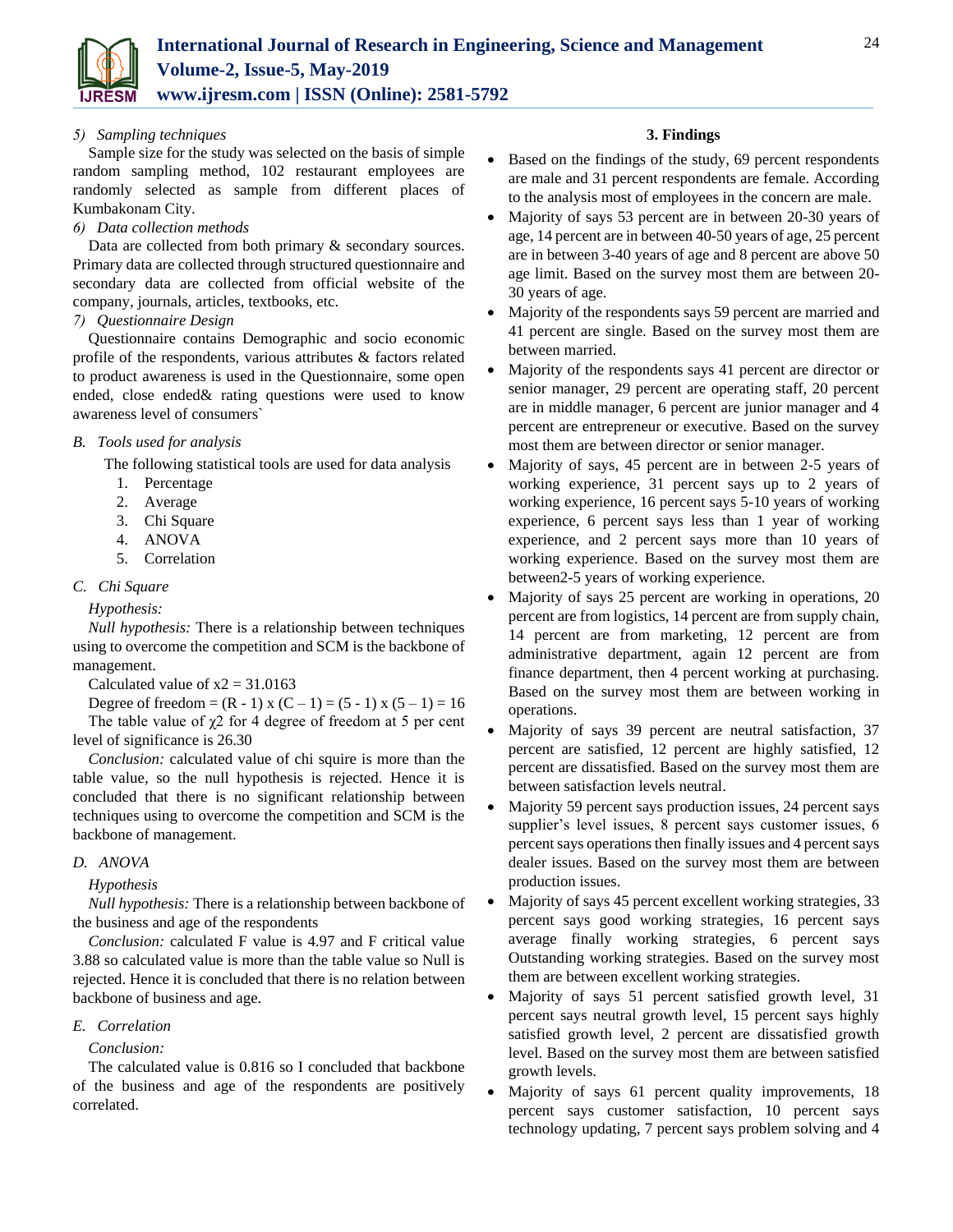

percent says friendly approach. Based on the survey most them are between competing strategies overcome quality improvements.

- Majority of says 90 percent changing capacity yes and 10 percent says changing capacity no. Based on the survey most them are between changing capacity of yes.
- Majority of says 53 percent availability of home delivery services no and 47 percent says availability of home delivery services yes. Based on the survey most them are between availability of home delivery services no.
- Majority of says 49 percent four wheeler mode of transportation, 33 percent says three wheeler mode of transportation, and 18 percent says two wheeler mode of transportation. Based on the survey most them are between four wheeler modes of transportation.
- Majority of says 70 percent medium sustainability, 20 percent says low sustainability, 10 percent says high sustainability. Based on the survey most them are between medium sustainability.
- Majority 74 percent says medium sustainable practices, 10 percent says high sustainable practices, 14 percent says low sustainable practices, 2 percent says none sustainable practices. Based on the survey most them are between medium sustainable practices.
- Majority 53 percent says 3-5 years of during business. 37 percent says 1-3 years of during business, 8 percent says 5- 7 years of during business and then 2 percent says more than 7 years of during business. Based on the survey most them are between3-5 years of during business.
- Majority 43 percent involved in joint venture, 41 percent involved in soul properties and 16 percent are partnership. Based on the survey most them are between joint venture businesses.
- Majority 78 percent using organic products in restaurants, then 22 percent not using organic products in restaurants. Based on the survey most them are between using organic products in restaurants.
- In that majority 67 percent using procurement of raw material process in rural areas, 31 percent using procurement of raw material process in urban areas, 2 percent using procurement of raw material process in semiurban areas. Based on the survey most them are between using procurement of raw material process in rural areas.
- Majority 49 percent major concentration of business in standard, 22 percent major concentration for price, 13 percent major concentration for customer satisfaction, 12 percent major concentration for quality and 4 percent major concentration for profit. From that data they give importance to standard.
- Majority 45 percent maintenance of stocks is better, 35 percent maintenance of stocks best, 20 percent maintenance of stocks neutral. Based on the survey most them are between maintenance of stocks is better.
- Majority 37 percent duration of storage of goods 2 weeks –

1 month, 35 percent duration of storage of goods 1-2 days, 22 percent duration of storage of goods 2 weeks – 1 month and 5 percent duration of storage of goods 1-3 days. Based on the survey most them are between duration of storage of goods 2 weeks – 1 month.

- The 43 percent respondents using long run of business in neutral, 37 percent says agree, 18 percent says strongly agree, 2 percent says disagreed. Based on the survey most them are between using long run of business in neutral.
- Majority 53 percent says agree, 31 percent says neutral, and 16 percent says strongly agree. Based on the survey most them are between backbones of business agree.
- *A. Suggestions* 
	- Try to improve customer satisfaction.
	- providing welcome drink for customers.
	- Based on maintaining a better quality.
	- Based on taste and preferences for foods and beverages.
	- Improving storage for perishable goods.
	- Providing heater and air conditioner facilities based on seasons.
	- Providing foods based on traditional.
	- Avoiding plastic products.
	- Providing organic foods.
	- Make a calculated investment.
	- Separate place for disposing the waste.
	- Based on customer satisfaction.
	- Providing welcome drink.
	- Based on maintain better quality.
	- Based on taste and preferences.
	- Improving storage.
	- Providing heater and air conditioner based on seasons.
	- Providing foods based on traditional.
	- Avoiding plastic products.
	- Providing organic foods.
	- Maintaining a good environment and ambience.

## **4. Conclusion**

The integration of sustainability issues into restaurant midterm and long-term goals demands that a careful balance be achieved between the needs of internal and external pressures. This is essential to maintain or improve corporate sustainability performance. Strategic perspectives of corporate sustainability management to develop a sustainable organization.

Both external pressure and internal strengths and weaknesses need to be considered when attempting to integrate sustainable development issues into strategic planning. How to become a sustainable restaurant.

A restaurant sustainability strategy integrates social and environmental dimensions into the strategic management process and highlights the strategic position of a company with regard to sustainable development. Strategic perspectives of